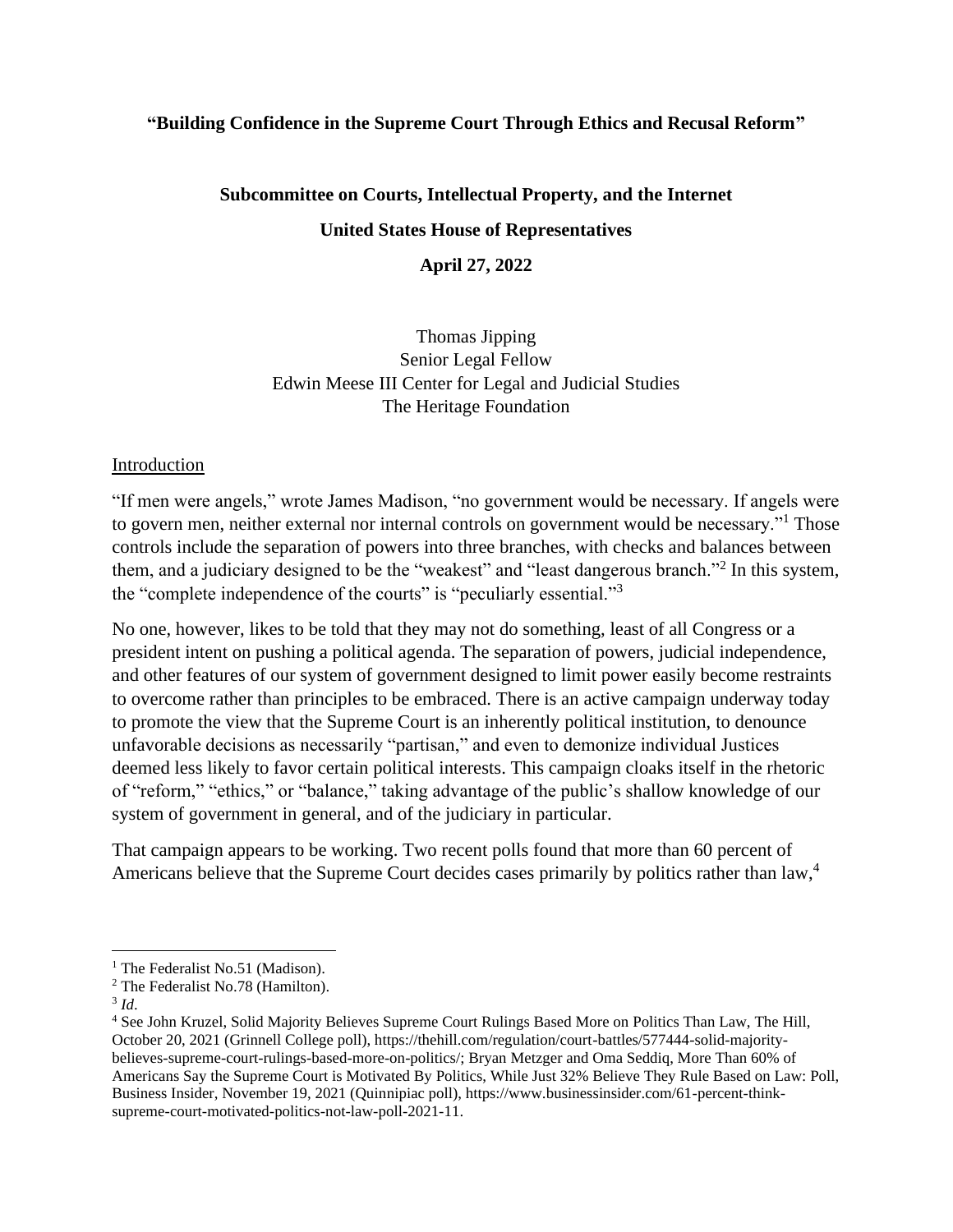while overall approval of the Supreme Court is at its lowest level in decades.<sup>5</sup> In addition, the trend continues toward believing that the Supreme Court should base its rulings on "what the Constitution means in current times."<sup>6</sup> These developments contribute to viewing judicial independence as optional rather than necessary, as a means to an end rather than an end in itself.

## The Separation of Powers and Judicial Independence

Justice Antonin Scalia wrote that America's founders "viewed the principle of separation of powers as the absolutely central guarantee of a just government."<sup>7</sup> He echoed James Madison, who wrote in *The Federalist* No.47 that "[n]o political truth is certainly of greater intrinsic value, or is stamped with the authority of more enlightened patrons of liberty."<sup>8</sup> The Massachusetts Constitution affirms that it is the difference between a "government of laws" and one "of men."<sup>9</sup> In addition to the general separation of powers, the Founders saw judicial independence as critical to the liberty that the system of government they designed was to promote.

Attempts to manipulate the judiciary were among the "injuries and usurpations" by the King of Great Britain that justified the United States declaring independence in 1776.<sup>10</sup> It has also been called "the most essential characteristics of a free society,"<sup>11</sup> the "backbone of the American democracy,"<sup>12</sup> and one of the "crown jewels" of our system of government.<sup>13</sup> The Constitution addresses King George's threats by providing that federal judges' terms are unlimited<sup>14</sup> and that Congress may not diminish judicial compensation.<sup>15</sup> As the judiciary has become much more powerful than it was designed to be, however, threats to its independence have multiplied in number, some of them sophisticated and others threatening brute political force.

## Threats to Judicial Independence

**Court-Packing, Chapter 1.** Court-packing involves Congress creating additional, but unnecessary, Supreme Court seats that can be quickly filled with Justices likely to decide certain

<sup>5</sup> See Jeffrey M. Jones, Approval of U.S. Supreme Court Down to 40%, a New Low, Gallup News, September 23, 2021, https://news.gallup.com/poll/354908/approval-supreme-court-down-new-low.aspx.

<sup>6</sup> See Kristen Bialik, Growing Share of Americans Say Supreme Court Should Base Its rulings on What Constitution Means Today, Pew Research Center, May 11, 2018, https://www.pewresearch.org/fact-tank/2018/05/11/growingshare-of-americans-say-supreme-court-should-base-its-rulings-on-what-constitution-means-today/. This is result is up from a similar poll in 2011. See Tanya Roth, Pew Poll: How Should SCOTUS Interpret the Constitution?, FindLaw, July 8, 2011, https://www.findlaw.com/legalblogs/supreme-court/pew-poll-how-should-scotus-interpretthe-us-constitution/.

<sup>7</sup> Morrison v. Olson, 487 U.S. 654,697 (1988) (Scalia, J., dissenting).

<sup>8</sup> The Federalist No.47 (Madison).

<sup>9</sup> Quoted in Morrison, 487 U.S. at 697.

<sup>&</sup>lt;sup>10</sup> Declaration of Independence.

<sup>&</sup>lt;sup>11</sup> Sam J. Ervin, Jr., Separation of Powers: Judicial Independence, 35 Law & Contemp. Probs. 108,121 (1970).

 $12$  Penny J. White, An American Without Judicial Independence, 80 Judicature 174,174 (1997).

<sup>&</sup>lt;sup>13</sup> William H. Rehnquist, The Future of the Federal Courts, Washington College of Law Centennial Celebration, April 9, 1996, https://www.law.cornell.edu/supct/justices/rehnau96.htm.

<sup>&</sup>lt;sup>14</sup> U.S. Constitution, Article III, Section 1. Judges on courts created by Congress under the authority granted by Article III of the Constitution serve "during good Behaviour." See David F. Forte, Good Behavior Clause, Heritage Guide to the Constitution, https://www.heritage.org/constitution/#!/articles/3/essays/104/good-behavior-clause. <sup>15</sup> U.S. Constitution, Article III, Section 1. See David F. Forte, Judicial Compensation Clause, Heritage Guide to the Constitution, https://www.heritage.org/constitution/#!/articles/3/essays/105/judicial-compensation-clause.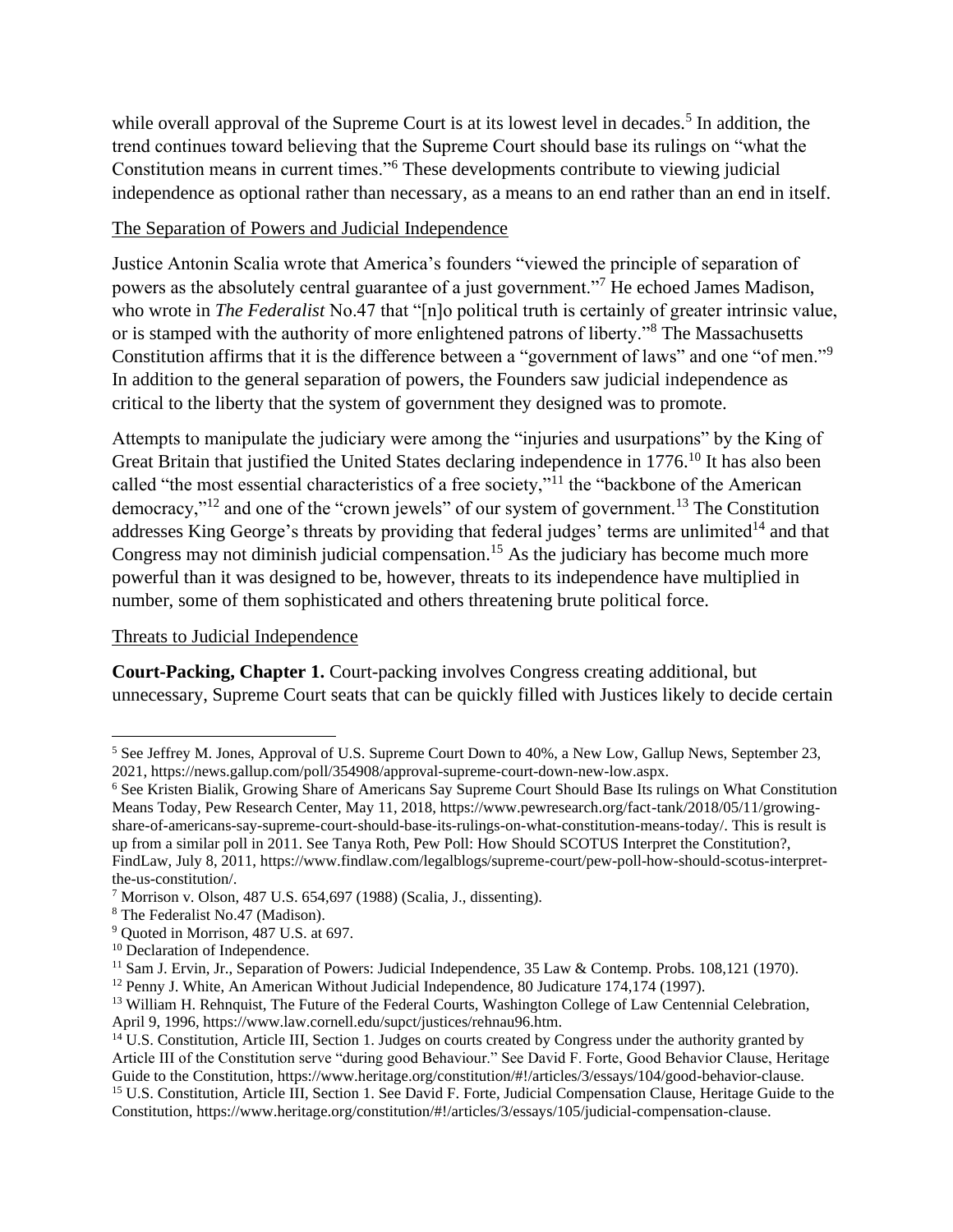cases, involving particular issues, in a politically more favorable way. American history has witnessed three chapters in this strategy to change the Supreme Court as an institution in order to change its decisions.

Chapter 1 began when President John Adams and the Federalists lost the election of 1800 and, before leaving office the next March, quickly passed the Judiciary Act of 1801. It created new lower court positions and reduced the Supreme Court from six to five seats by providing that the next vacancy remain unfilled. A year later, as President Thomas Jefferson and the Democrat-Republican congressional majority discussed legislation to repeal the earlier Judiciary Act, Rep. John Bacon of Massachusetts proposed going a step further by adding two or three more Supreme Court seats. Both sides soundly rejected the idea because, as Senator Williams Wells, a Federalist from Delaware, put it, the plan would "destroy the independence of the judges."

**Court-Packing, Chapter 2.** Chapter 2, which is much more familiar to many Americans, opened with the 1932 election of President Franklin Roosevelt. During his first term, the Supreme Court declared unconstitutional several significant laws enacted to address the Great Depression.<sup>16</sup> In May 1935, four days after the Court unanimously struck down the National Industrial Recovery Act, Roosevelt held a press conference in which he criticized the Court for refusing to interpret the Constitution "in the light of present-day civilization." He wanted the Court to "create or enlarge constitutional power" so that Congress could achieve its objectives.<sup>17</sup>

The 1936 election delivered a landslide re-election and overwhelming Democratic majorities in Congress. Roosevelt determined that if the Supreme Court would not comply on its own, he would create a Court that would. He proposed adding up to six more Supreme Court seats. Roosevelt did not see any obstacles to such legislation; Senate Democrats exceeded the twothirds threshold for avoiding a filibuster than required by Senate rules.

In June 1937, however, the Senate Judiciary Committee, which had a 14-4 Democratic majority, opposed Roosevelt's bill for same reason that both parties had done so in 1802. The committee report recommended rejecting the bill because it would "undermine the independence of the courts"<sup>18</sup> and "expand political control over the judicial department."<sup>19</sup> Significantly, the report clarified the purpose behind Court-packing and emphasized the importance of judicial independence.

The committee report candidly identified what everyone understood to be the objective of Courtpacking: "neutralizing the views of some" justices by "overwhelm[ing] them with new

<sup>&</sup>lt;sup>16</sup> These include Panama Refining Co. v. Ryan, 293 U.S. 388 (1935) (provision of the National Industrial Recovery Act); Railroad Retirement Bd. v. Alton Railway Co., 295 U.S. 330 (1935) (Railroad Pension Act); A.L.A. Schecter Poultry Corp. v. United States, 295 U.S. 495 (1935) (National Industrial Recovery Act); Louisvbille Joint Stock Land Bank v. Radford, 295 U.S. 555 (1935) (Frazier-Lemke Act); United States v. Butler, 297 U.S. 1 (1936) (provision of the Agricultural Adjustment Act); Carter v. Carter Coal Co., 298 U.S. 238 (1936) (Bituminous Coal Conservation Act).

<sup>17</sup> Press Conference #209, transcript at 2 (March 31, 1935).

<sup>&</sup>lt;sup>18</sup> Reorganization of the Federal Judiciary, Hearing before the Senate Committee on the Judiciary,  $75<sup>th</sup>$  Congress,  $1<sup>st</sup>$ Session, Report No.711 (June 76, 1937), at 1.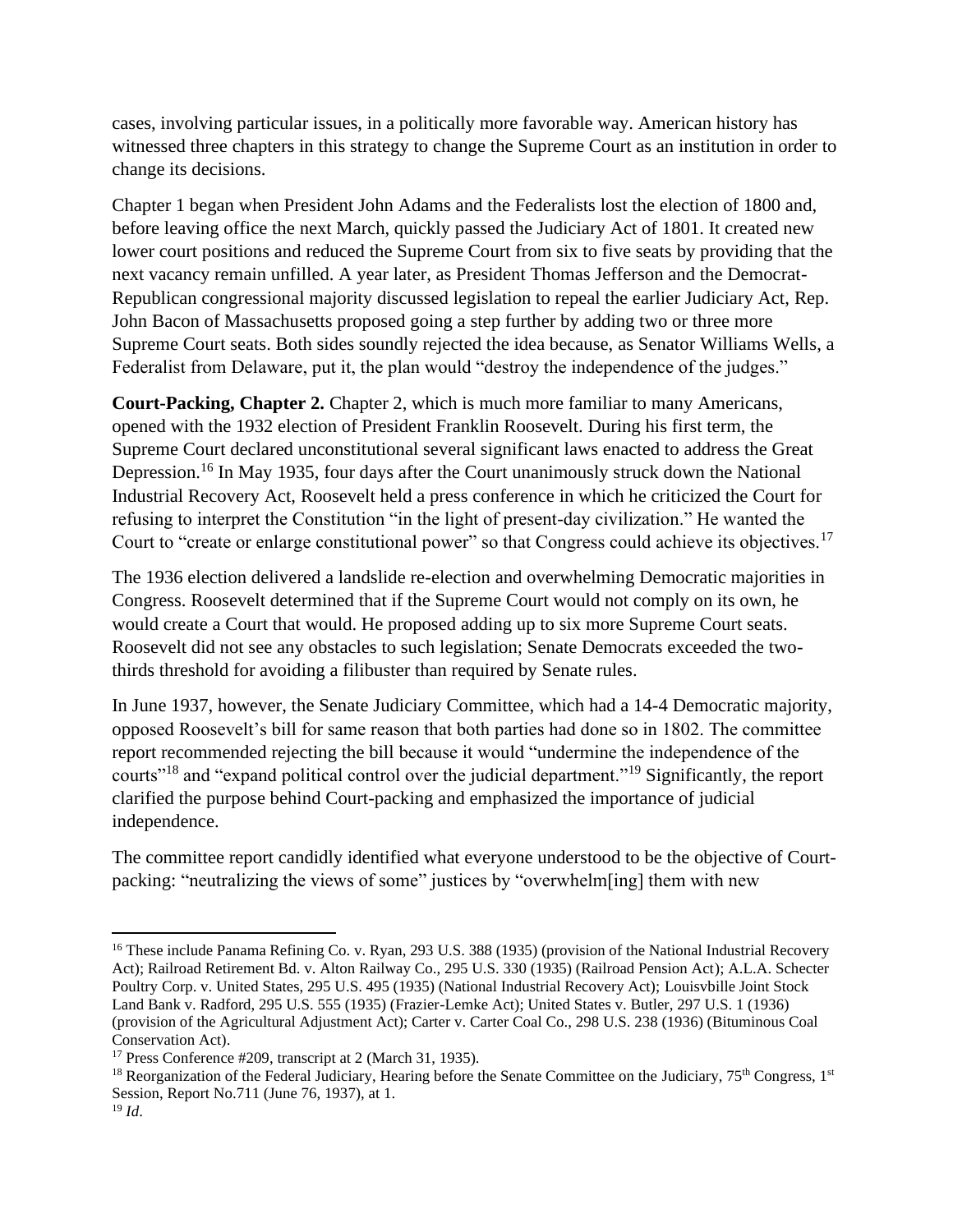members."<sup>20</sup> The report firmly stated, however, that the long-term independence of the judiciary was more important than the current legislative agenda. "Even if every charge brought against the so-called 'reactionary' members of this Court be true," the Judiciary Committee said, "[it] is immeasurably more important…than the immediate adoption of any legislation however beneficial." $^{21}$ 

As an aside, Roosevelt did not have wait long to change the Supreme Court through the normal appointment process. In less than six years, he replaced eight of the nine Supreme Court justices appointed by previous presidents, including the justices, dubbed the "Four Horsemen,"<sup>22</sup> who most consistently resisted changing the Constitution's meaning to facilitate Roosevelt's expansive federal economic agenda.

Twice, in 1802 and in 1937, Congress rejected the same proposal – adding Supreme Court seats not to facilitate the Court's work but to change its decisions – for the same reason, because judicial independence is more important than the politics of the moment. Destroying an essential feature of our system of government, the cornerstone of our constitutional system, was too high a price for some short-term political objectives.

**Court-Packing, Chapter 3.** Unfortunately, those chapters were not enough to permanently close the book on Court-packing. A real commitment to the separation of powers and judicial independence should mean that Congress seeks to do its work within those constraints. Instead, current Court-packing advocates want to forge a Supreme Court that will facilitate the left's political agenda. To that end, members of Congress have recently introduced legislation to add four seats to the Supreme Court.<sup>23</sup>

The Court-packing schemes promoted in 1937 and today have three parallels and two differences. The first parallel is the most obvious. Court-packing has a single purpose, reacting to unfavorable Supreme Court decisions by proposing to change the Supreme Court itself as quickly as possible. Second, Roosevelt urged that the Supreme Court interpret the Constitution "in light of present-day civilization," the same view that, according to the polls cited above, a majority of Americans now appear to hold. Third, today as in 1937, the public's belief that the Supreme Court should adjust its approach to constitutional interpretation does not extend to changing the Supreme Court as an institution. A February 1937 Gallup poll showed that Americans were evenly divided on Roosevelt's plan,  $^{24}$  and opinion trended against it thereafter.  $^{25}$ 

<sup>20</sup> *Id*. at 14.

<sup>21</sup> *Id*. at 8.

 $22$  These were Justices Willis Van Devanter, appointed in 1911 by President William Howard Taft; James McReynolds, appointed in 1914 by President Woodrow Wilson; George Sutherland, appointed in 1922 by President Warren G. Harding; and Pierce Butler, appointed in 1923 by Harding.

 $23$  H.R. 2584 and S. 1141, the Judiciary Act of 2021, were both introduced on April 15, 2021.

<sup>&</sup>lt;sup>24</sup> See Gregory A. Caldeira, FDR's Court-Packing Plan in the Court of Public Opinion, Appendix I (Aug. 4, 2004), available at http://epstein.wustl.edu/research/ courses.LAPSCaldeira.pdf.

<sup>25</sup> *Id*. at Appendix III.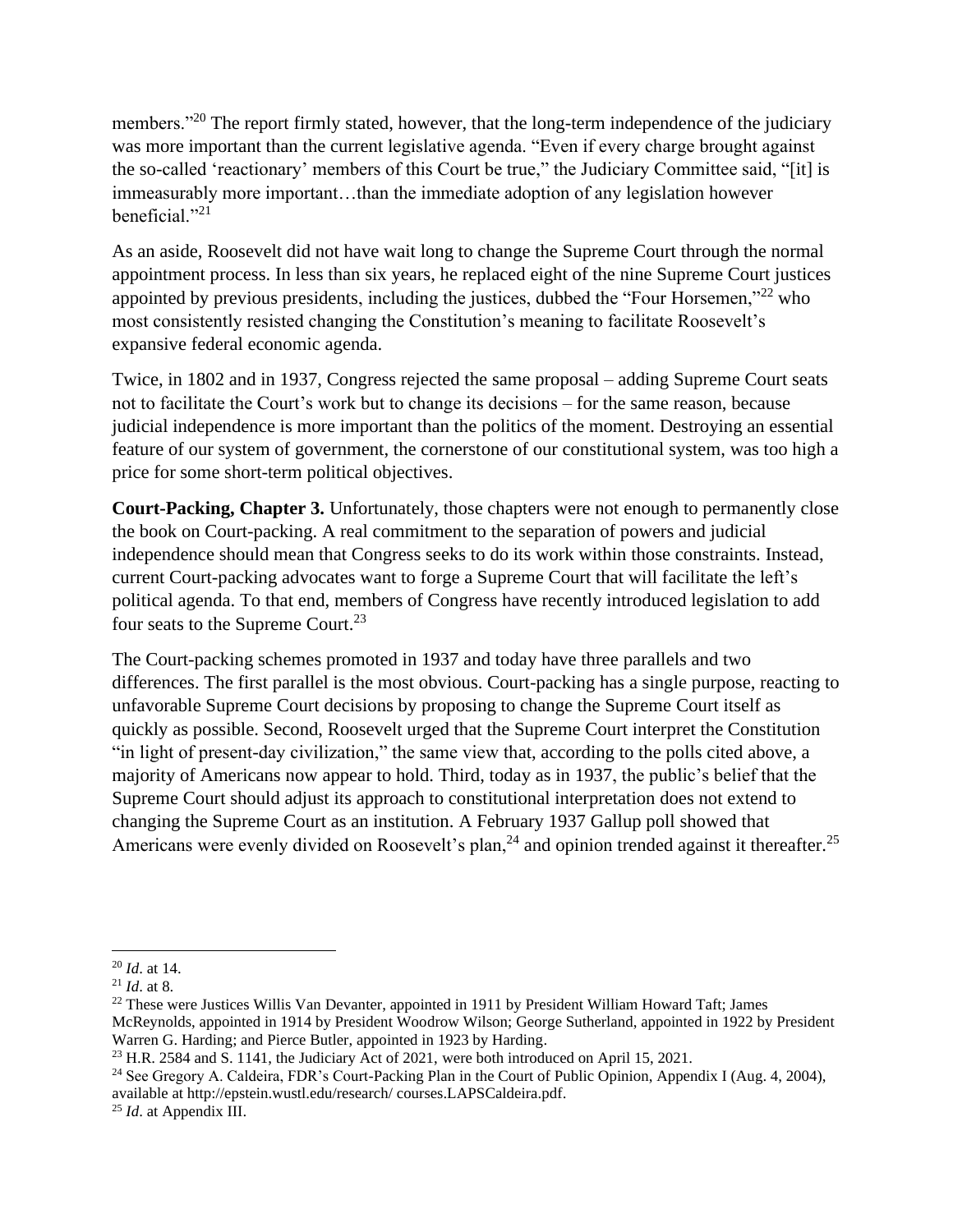Contemporary polls show opposition has risen from 54 percent in September  $2020^{26}$  to 66 percent in November 2021.<sup>27</sup>

One difference between the Court-packing schemes is the support of the President. Roosevelt himself initiated the 1937 legislation and publicly campaigned for it.<sup>28</sup> President Joe Biden, however, opposed Court-packing as a Senator, calling it a "terrible, terrible mistake" and a "bonehead idea." During most of the 2020 presidential campaign, Biden appeared to reject Court-packing, even saying that it would make the Court lose "any credibility."<sup>29</sup> And the Supreme Court Commission that he appointed last year not only failed to endorse Court-packing, but its hearings and final report highlighted longstanding arguments against it.<sup>30</sup>

A second difference is the involvement of outside organizations. The American Bar Association led the national opposition to Roosevelt's Court-packing plan and appointed a special committee to present its views to the Senate Judiciary Committee. Sylvester C. Smith, chairman of that committee, presented the results of its polling of lawyers in every state: 86 percent of ABA members,<sup>31</sup> and 77 percent of nonmembers,<sup>32</sup> opposed Roosevelt's Court-packing scheme. The primary objection, Smith explained, was that it "violates of necessity the spirit of judicial independence, the basis of our Constitution."<sup>33</sup>

Today, the ABA won't take a position on Court-packing. Instead, a coalition of left-wing groups demand that new Justices be added to change Supreme Court decisions on issues from union organizing and voting rights to abortion, LGBTQ rights, climate change, health case, and the Second Amendment.<sup>34</sup> In other words, they want to expand the Supreme Court for the very reason that Congress and the American people rejected doing so in the past: to remove judicial independence as an obstacle to a political agenda.

The ABA's silence is disturbing not only because it contrasts so sharply with its opposition to Roosevelt's Court-packing plan, but also because the ABA more recently has been a strong defender of judicial independence. Concerns about judicial independence led to it creating the ABA Commission on Separation of Powers and Judicial Independence. Its July 1997 report outlined new developments that might undermine judicial independence such as "strident criticism" of judicial decisions by public officials, including the Senate Majority Leader,

<sup>26</sup> See *Sept. 21-24, 2020, Washington Post-ABC News Poll*, Deptember 27, 2020, https://wapo.st/3CdDBqE.

<sup>27</sup> See James Freeman, Mason-Dix Poll: Americans Still Don't Like Court-Packing, *Wall Street Journal*, November 10, 2021, at https://www.wsj.com/articles/mason-dixon-poll-americans-still-dont-like-court-packing-11636576314. <sup>28</sup> Thomas Jipping, Court Reform Commissions, Past and Present, Legal Memorandum No.287, July 15, 2021, at 8.

<sup>&</sup>lt;sup>29</sup> The October Democratic Debate Transcript, Wash. Post (Oct. 16, 2019),

https://www.washingtonpost.com/politics/2019/10/15/october-democratic -debate-transcript/ (last accessed June 21, 2021). Biden's position became murkier during the campaign's final month, with him alternately saying that he was "not a fan of court-packing" and that "you will know my opinion on court-packing the minute the election is over." See Jipping, *supra* note 28, at 8-9.

<sup>&</sup>lt;sup>30</sup> Presidential Commission on the Supreme Court of the United States, Final Report, December 2021, https://www.whitehouse.gov/wp-content/uploads/2021/12/SCOTUS-Report-Final-12.8.21-1.pdf.

<sup>31</sup> *Reorganization of the Federal Judiciary: Hearing on S. 1392 Before the S. Comm. on the Judiciary*, 75th Cong., Part 5 (1937), at 1459.

<sup>32</sup> *Id*. at 1460.

<sup>33</sup> *Id*. at 1461.

<sup>34</sup> Press Release, Reform the Supreme Court to Rebuild America, https://bit.ly/3ttcCn2.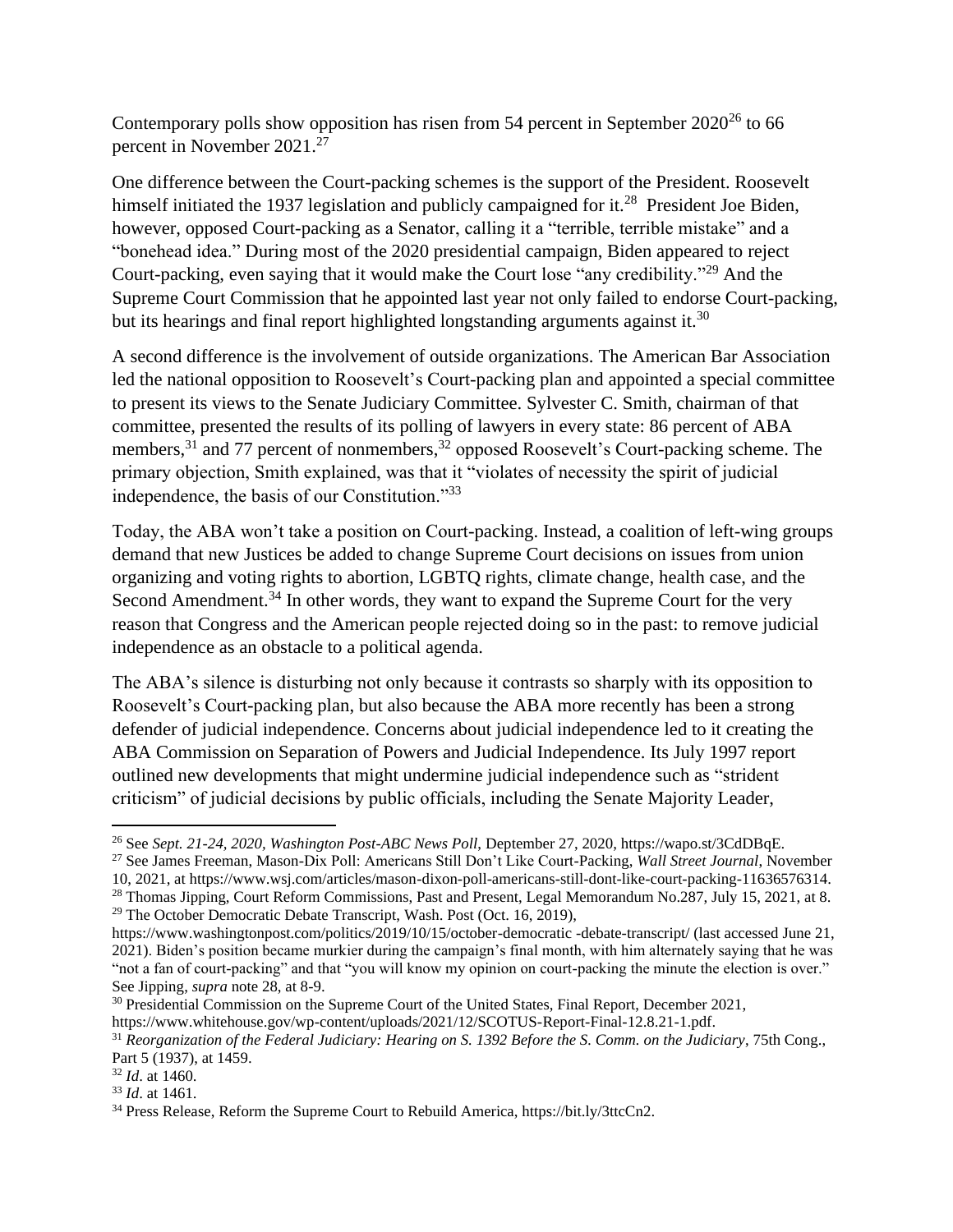followed by calls for certain judges to resign or be impeached.<sup>35</sup> The ABA report also warned of increasing calls for "congressional micro-management of the judiciary." A quarter-century later, these warnings appear almost prescient as even bolder efforts are now underway.

**Threatening the Supreme Court.** While Roosevelt wanted to change the Supreme Court's overall approach to interpreting the Constitution, he expressed this view in reaction to decisions that had already been made. Today, advocates are threatening Court-packing if the Supreme Court does not decide *pending* cases to their liking. In August 2019, for example, five Democratic Senators filed an amicus brief in a case that, in its current form, challenges New York's requirement that law-abiding citizens have "proper cause" to carry a firearm outside the home without a license. The Senators' brief closed with these ominous words: "The Supreme Court is not well. And the people know it. Perhaps the Court can heal itself before the public demands it be 'restructured in order to reduce the influence of politics.' Particularly on the urgent issue of gun control, a nation desperately need it to heal."<sup>36</sup>

This statement is reflective of the current campaign against judicial independence in two ways. First, it asserts that any decision that these Senators would consider unfavorable must have been the result of "the influence of politics." The possibility that an impartial interpretation and application of the Second Amendment would lead to a different outcome simply does not exist. Second, these Senators claim that the "public knows" this. This framing tries to tap into, but also promotes, the view that the Supreme Court and, by extension, other courts decide cases based on politics rather than the law. Third, this brief attempts to make its threat sound less serious by calling Court-packing "restructuring," as if they seek simply to rearrange what exists rather than create something entirely new. Strangely, however, none of the Senators who signed onto this brief have co-sponsored the Judiciary Act of 2021, the current bill that would add four seats to the Supreme Court.

**Threatening Supreme Court Justices.** According to the American Bar Association, "Judicial independence means that judges are not subject to pressure and influence and are free to make impartial decisions based solely on fact and law."<sup>37</sup> Criticizing judicial decisions does not, by itself, threaten judicial independence.<sup>38</sup> In fact, members of the Supreme Court have written that public scrutiny and potential criticism can encourage judges to be "careful in their decision and anxiously solicitous to do exact justice."<sup>39</sup> It is not difficult, however, to see what falls on the other side of the line.

<sup>35</sup> An Independence Judiciary: Report of the ABA Commission on Separation of Powers and Judicial Independence, July 4, 1997, at i-ii,

https://www.americanbar.org/content/dam/aba/administrative/government\_affairs\_office/indepenjud.pdf. <sup>36</sup> Brief of Senators Sheldon Whitehouse, Mazie Hirono, Richard Blumenthal, Richard Durbin, and Kirsten Gillibrand as Amicus Curiae in Support of Respondents in New York State Rifle & Pistol Assoc., Inc. v. City of New York, No.

<sup>18-280 (2019),</sup> at 18. Joining Senator Sheldon Whitehouse on this brief were Senators Mazie Hirono (D-HI), Richard Blume3nthal (D-CT), Richard Durbin (D-IL), and Kirsten Gillibrand (D-NY).

<sup>37</sup> American Bar Association, Rule of the Law and the Courts, August 22, 2019, https://bit.ly/3rQJyWE.

<sup>&</sup>lt;sup>38</sup> See Pat McGuigan, The Right of the People to Critique Judicial Rulings: Implications for Citizen Activism, 22 Okla. City U. L. Rev. 1223 (1997).

<sup>39</sup> Quoted *id.* at 1229 (Chief Justice William Howard Taft).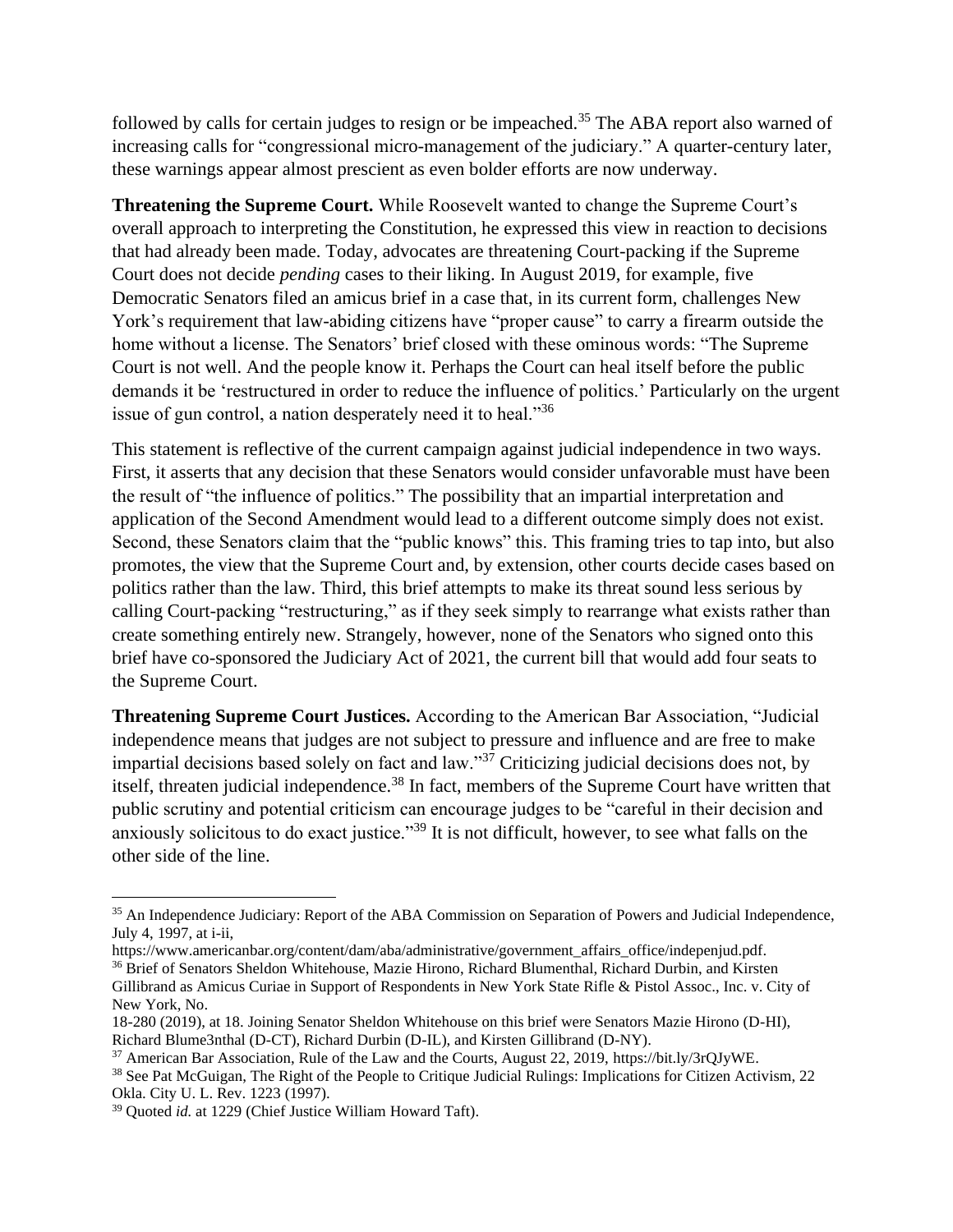On March 4, 2020, for example, the Supreme Court heard arguments in *June Medical Services v. Russo*, a case challenging a Louisiana law requiring abortionists to have hospital admitting privileges. The same, as the argument was underway, current Senate Majority Leader Charles Schumer stood on the Supreme Court steps and shouted: "I want to tell you Gorsuch, I want to tell you Kavanaugh, you have unleashed the whirlwind and you will pay the price. You won't know what hit you if you go forward with these awful decisions."<sup>40</sup> This goes beyond the "strident criticism" by the Senate Majority Leader that concerned the ABA in 1997; this appears instead to be the judicial equivalent of jury-tampering.

The spin following Senator Schumer's threat was more than a little strained. His spokesman claimed, for example, that by referring to "Gorsuch" and "Kavanaugh," and by using "you" no less than seven times in two sentences, Senator Schumer was really speaking to Republican Senators about the election that was, at the time, still eight months away.<sup>41</sup> The media were not fooled, reporting that Schumer's threat was directed squarely at "President Donald Trump's court appointees."<sup>42</sup> The next day, then-Majority Leader Mitch McConnell stated the obvious: "There is nothing to call this except a threat, and there is absolutely no question to whom…it was directed. Contrary to what the Democratic leader has since tried to claim, he very, very clearly was not addressing Republican lawmakers or anyone else. He literally directed the statement to the Justices by name."<sup>43</sup>

Attacks on individual Justices, like Schumer's threats, may demand that they vote a particular way in a particular case. Others, however, seek to prevent Justices from participating in certain cases at all, to demonize their entire judicial service, or even to remove them from the bench. Rep. Alexandria Ocasio-Cortez (D-NY), for example, demanded that Thomas resign from the Court or face impeachment for declining a blanket recusal commitment from any case related to the 2020 election or the events of January  $6, 2021$ .<sup>44</sup> Demands like this escalated with news media reports that Virginia "Ginni" Thomas had exchanged text messages with then-White House Chief of Staff Mark Meadows regarding efforts to resist accepting the 2020 election

<sup>40</sup> See Ian Millhiser, The Controversy Over Chuck Schumer's Attack on Gorsuch and Kavanaugh, Explained, Vox, March 5, 2020, https://www.vox.com/2020/3/5/21165479/chuck-schumer-neil-gorsuch-brett-kavanaugh-supremecourt-whirlwind-threat.

<sup>&</sup>lt;sup>41</sup> See Zack Budryk, Schumer's Office Says He Was Referencing Justices Paying "Political Price," The Hill, March 4, 2020, https://thehill.com/homenews/senate/486029-schumers-office-says-he-was-referencing-justices-payingpolitical-price/.

 $42$  See, e.g., Pete Williams, In Rare Rebuke, Chief Justice Roberts Slams Schumer for "Threatening" Comments, NBC News, March 4, 2020, https://www.nbcnews.com/politics/supreme-court/rare-rebuke-chief-justice-robertsslams-schumer-threatening-comments-n1150036.

<sup>43</sup> Congressional Record, March 5, 2020, at S1509. Chief Justice John Roberts responded: "Justices know that criticism comes with the territory, but threatening statements of this sort from the highest levels of government are not only inappropriate, they are dangerous." Office of Public Information, Statement from Chief Justice John G. Roberts, Jr., March 4, 2020, at https://www.scotusblog.com/wp-content/uploads/2020/03/CJ-Statement-re-Schumerremarks.pdf.

<sup>44</sup> See John Kruzel, Ocascio-Cortez to Clarence Thomas: Resign or Face Impeachment, The Hill, March 29, 2022, https://thehill.com/homenews/house/600145-ocasio-cortez-to-clarence-thomas-resign-or-face-impeachment/.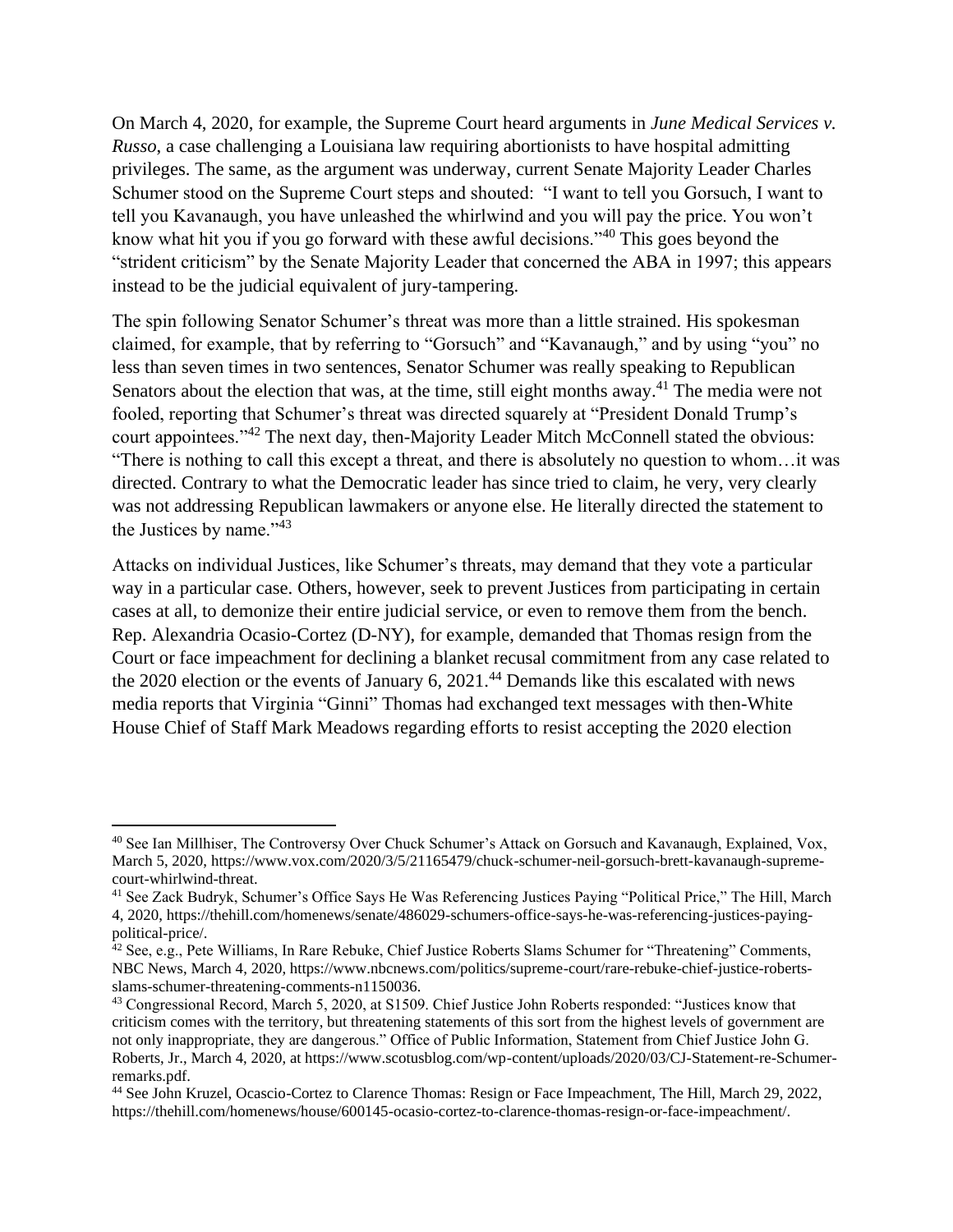results; none of those messages, however, mentioned Justice Thomas or the Supreme Court.<sup>45</sup> A spouse's views or activities that are entirely divorced from any specific case do not approach even potentially constituting a Justice's own "Treason, Bribery, or other high Crimes and Misdemeanors," the Constitution's sole impeachment standard.<sup>46</sup> Ocasio-Cortez no doubt would prefer that Thomas was not on the Supreme Court, but her reckless demand is completely unconnected to the Constitution that she has sworn to support and defend.

Unlike the legislative branch, which has the power of the purse, or the executive branch, which has the power of the sword, the judicial branch must rely for its authority on "the perceived legitimacy of the courts and their role in our system of government."<sup>47</sup> This legitimacy, in turn, "rests in large part on the knowledge that the Court is not composed of unelected judges free to write their policy views into law."<sup>48</sup> The title of this hearing implies that there is some kind of pre-existing lack of public confidence in the Supreme Court that requires "ethics and recusal reform" to address. The truth is that creating a false narrative about supposed ethics and recusal issues negatively affects public confidence in the Court.

The public, for example, has been led to believe that Congress has applied no recusal standards to the Supreme Court. Yet a federal statute, 28 U.S.C. §455, requires "[a]ny justice, judge, or magistrate judge of the United States [to] disqualify himself in any proceeding in which his impartiality might reasonably be questioned." The statute actually lists specific categories of situations that require recusal.<sup>49</sup> The statute, however, focuses on the facts of particular cases rather than broad issues, subject matter, or connecting a dozen dots to create an imaginary connection to a case. That is the law on the books today.

**Calls for Court "Reform."** Eighty-five years ago, Attorney General Homer Cummings testified before the Senate Judiciary Committee in favor of President Franklin Roosevelt's Court-packing plan. He said: "The question of judicial reform is not a new one. Eminent judges, lawyers, statesmen, and publicists over periods of many years have complained of the defects of our judicial system and have sought to find remedies."<sup>50</sup>

<sup>45</sup> See Analisa Novak, Why Ginni Thomas' Texts with Mark Meadows Could Be "A Tricky Area" for Congressional Investigators, CBS News, March 25, 2022, https://www.cbsnews.com/news/ginni-thomas-mark-meadows-textmessages/.

<sup>46</sup> U.S. Constitution, Article II, Section 4. See Stephen B. Presser, Standard for Impeachment, Heritage Guide to the Constitution, https://www.heritage.org/constitution/#!/articles/2/essays/100/standards-for-impeachment.

<sup>47</sup> Frances Kahn Zemans, The Accountable Judge: Guardian of Judicial Independence, 72 S. Cal. L. Rev. 625,626 (1999).

<sup>48</sup> Lewis F. Powell, Jr., Stare Decisis *and Judicial Restraint*, 47 Wash. & Lee L. Rev. 281,286-87 (1990).

 $49$  These include where the judge has a "personal bias or prejudice concerning a party," a former colleague served as a lawyer in the case, the judge had "expressed an opinion concerning the merits of the particular case" or has a financial interest in the case, or the judge or a spouse is a party, lawyer, or material witness in the case.

<sup>50</sup> *Reorganization of the Federal Judiciary: Hearing on S. 1392 Before the S. Comm. on the Judiciary*, 75th Cong. (1937) (statement of Attorney General Homer Cummings).

https://babel.hathitrust.org/cgi/pt?id=umn.31951d02113334i&view=1up&seq=5&q1=packing (last accessed March 4, 2022).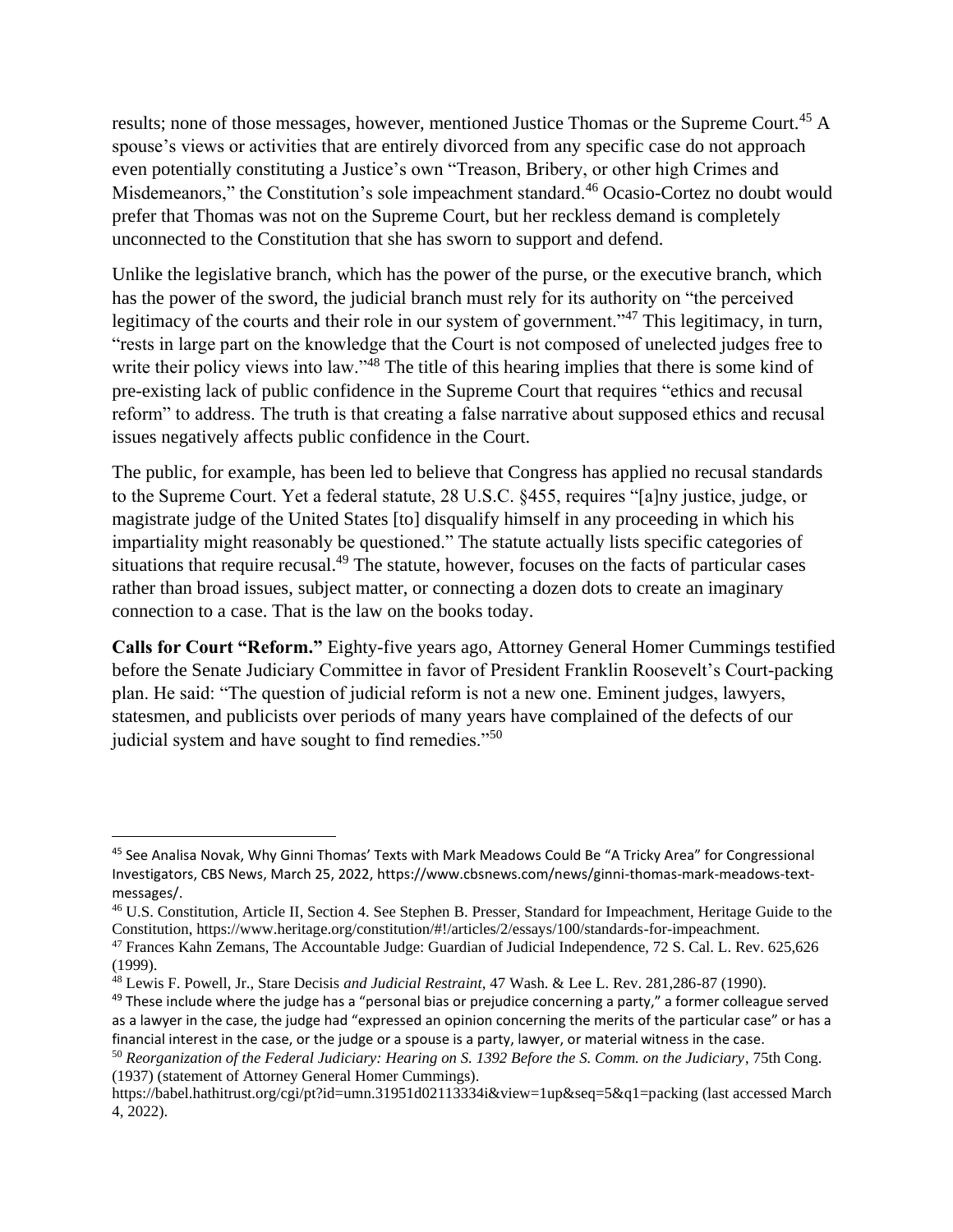Court reform ideas or proposals come from many sources and take many forms.<sup>51</sup> Just last year, the Presidential Commission on the Supreme Court of the United States held multiple hearings with dozens of witnesses, and its report examined the debate over various reform ideas.<sup>52</sup> Framing policy or institutional change in terms of "reform" implies, without establishing, that some kind of change needs to be made, that some problem needs to be addressed. But that is not always the case; sometimes, "reform" turns out to be a solution in search of a problem or, worse, cover for an underlying agenda. Advocates for reform not only bear the burden of establishing a genuine problem that needs addressing but, when it comes to the courts, that a proposed reform will not undermine the separation of powers in general, and judicial independence in particular.

**Judges and Representation.** In a 1995 speech, Justice Stephen Breyer explained that "[t]he good that proper adjudication can do…is only attainable…if judges actually decide according to law, and are perceived…to be deciding according to law, rather than according to their own whim."<sup>53</sup> This requires a basic level of knowledge about our system of government in general, and the judiciary in particular, that current does not exist.

The latest annual survey by the Annenberg Public Policy Center, for example, showed that:

- Only a bare majority of Americans could name the three branches of government
- One-third knew the length of House and Senate members' terms
- Nearly one-fifth could not name a single right protected by the First Amendment
- Nearly one-fifth believed that Supreme Court decisions decided by a 5-4 margin are sent to Congress "for reconsideration"<sup>54</sup>

A public that knows little, or misunderstands a lot, about how the judiciary works is likely to evaluate courts and their decisions through the more familiar lens of politics and personal preference. This includes current demands for so-called "personal and professional diversity" in choosing judges. Biden has spoken in terms of groups being "represented" on the Supreme Court,<sup>55</sup> and Schumer argues that judges should apply the law "equitably" rather than "equally."<sup>56</sup> While the oath of judicial office pledges a judge to "administer justice without respect to persons, and to…impartially discharge and perform all the duties incumbent upon me,"<sup>57</sup> Vice President Harris defines equity as ensuring that everyone ends up in "the same" place."<sup>58</sup> These are radically different concepts that a public unfamiliar with even the basics about the judiciary might fail to grasp.

<sup>51</sup> See generally Jipping, *supra* note 28.

<sup>&</sup>lt;sup>52</sup> Presidential Commission on the Supreme Court of the United States, Final Report, December 2021, at https://www.whitehouse.gov/wp-content/uploads/2021/12/SCOTUS-Report-Final-12.8.21-1.pdf.

<sup>53</sup> Quoted and cited in Thomas L. Jipping, Legislating From the Bench: The Greatest Threat to Judicial Independence, 43 S. Tex. L. Rev. 141,152 (2001).

<sup>54</sup> https://www.annenbergpublicpolicycenter.org/2021-annenberg-constitution-day-civics-survey/.

<sup>55</sup> See, e.g., Harper Neidig, Biden Pledges to Nominate Black Woman to Supreme Court, The Hill, February 25, 2020, https://thehill.com/regulation/court-battles/484656-biden-pledges-to-nominate-black-woman-to-supremecourt/.

<sup>56</sup> Congressional Record, February 3, 2022, at S504.

<sup>57</sup> 28 U.S.C. §453.

<sup>58</sup> Harris tweeted this statement on November 1, 2020.